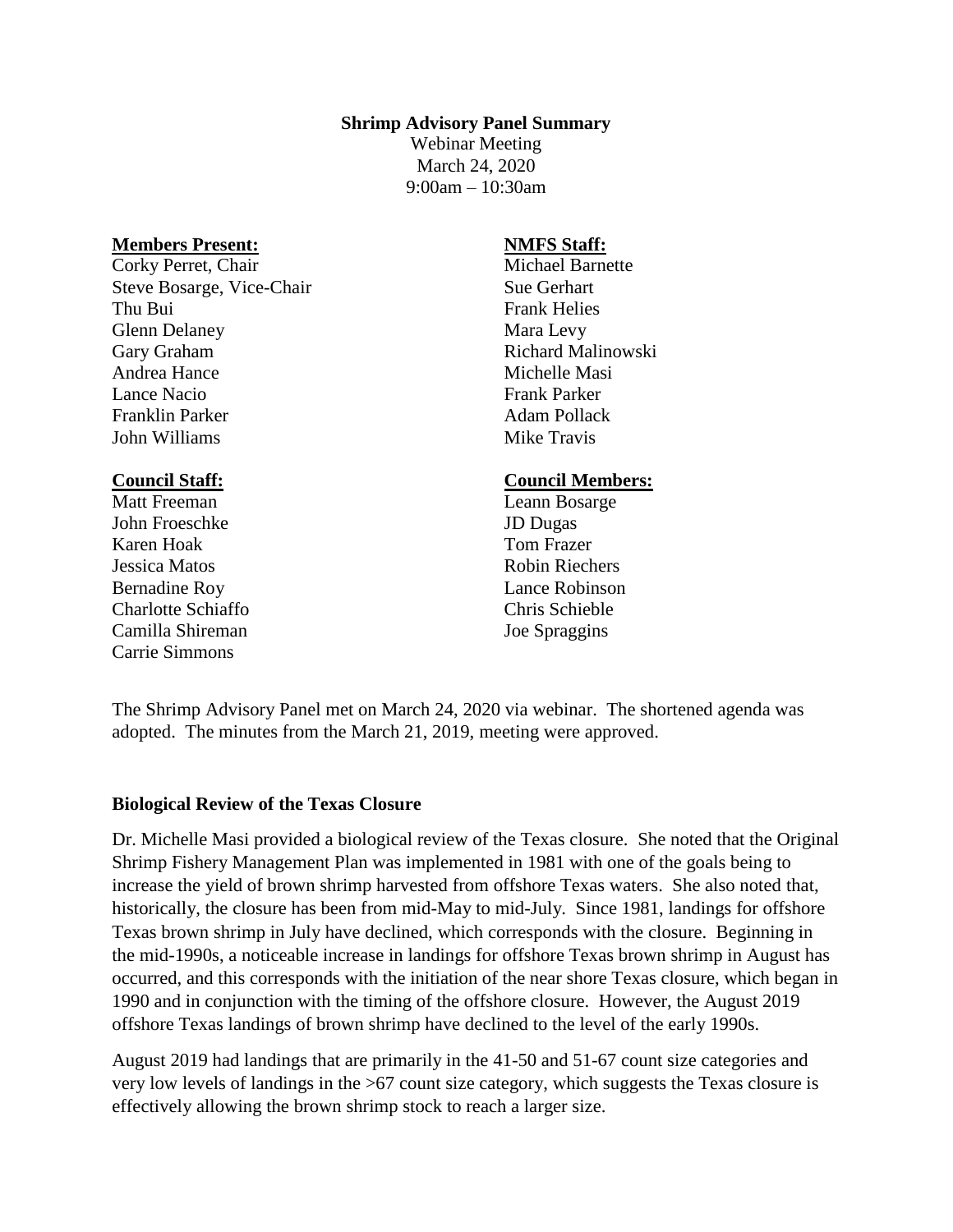In the upper Texas Ports, Jefferson, Kema, and Galveston have seen an increase in landings since the late 1990s; Chambers and Harris have seen a decrease in landings since the late 1990s. In the middle Texas ports, all ports have experienced a decline in landings since the late 1990s, with the exception of Palacios, although landings in 2019 in Palacios have declined to the mid-1990 levels. In the lower Texas ports, all ports have seen a decline in landings, with the exception of Brownville.

Offshore Texas white shrimp landings in July 2019 were mostly in large count size categories, indicating that the Texas closure has been effective in allowing white shrimp to grow to a larger size. Offshore Texas white shrimp landings in August 2019 showed a slight increase in the amount of shrimp caught in the smaller count size categories, compared to landings in July 2019; most landings still occurred in the five largest count size categories (<15, 15-20, 21-25, 26-30, and 31-40), with the highest level of landings in the 15-20 count size category.

For 2019, the inshore Texas brown shrimp landings from May through August were below the historical average, with 65.5% of the landings occurring in August. In 2019, the offshore Texas brown shrimp landings in May through August were also below the historical average; however, only 1.4% of landings in May through August of 2019 occurred in the smallest count size category, >67. Jefferson County had the highest percentage of landings, of all Texas ports, again in 2019.

In 2019, white shrimp landings in offshore Texas from July through August were below the historical average. The 2019 SEAMAP yield-per-recruit-analysis showed the percentage change in yield due to the Texas Closure was well above average; the 2019 SEAMAP catch per unit effort off Texas was greater than in 2018.

AP asked staff to check if the purpose of the closure in the Original Shrimp Fishery Management Plan was to increase not just yield but also value. Following Dr. Masi's presentation, the AP then made the following motion:

# **Motion: To request NMFS to continue with the Texas federal closure in the coming year with the conjunction with the state of Texas closure in 2020.**

## **Motion carried with no opposition.**

Following the motion, the Gulf Council's Shrimp Committee inquired what the 2020 conditions were looking like so far, with the note that Mississippi is experiencing lower salinity than usual. Dr. Masi explained that there is about a year lag in receiving landings data, so she in unable to answer that question. The Shrimp Committee clarified that it was referring to environmental conditions. Dr. Masi asked if anyone from the Southeast Regional Office or from industry would like to comment on environmental conditions; no responses were given.

## **Update on modifications to skimmer trawl regulations**

Michael Barnette from NMFS-SERO presented on new turtle excluder device requirements for skimmer trawl vessels 40 feet and greater in length in the Southeastern U.S. He discussed the